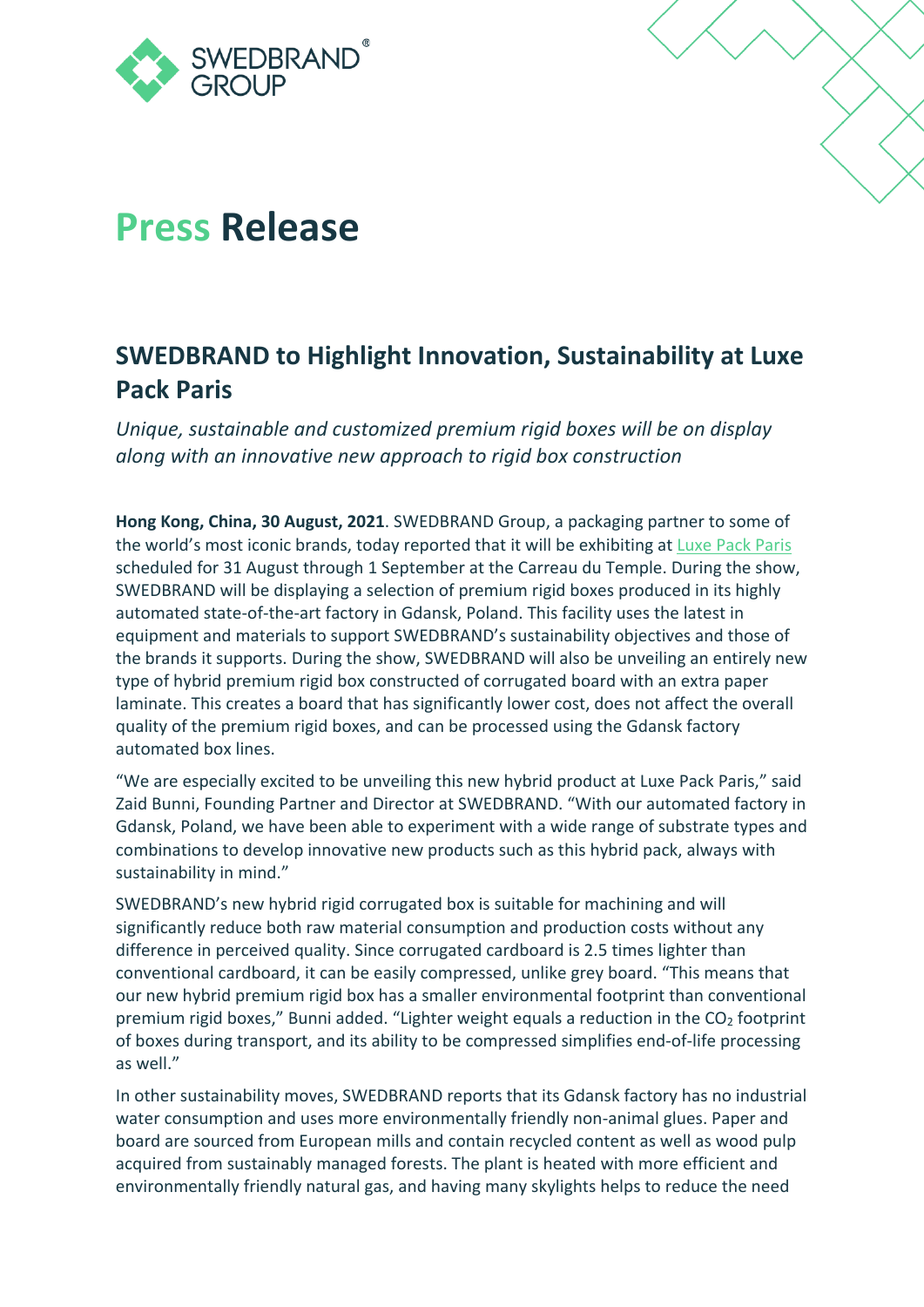for interior lighting. With these and other initiatives, SWEDBRAND's Gdansk plant consumes a relatively limited amount of electricity considering the volumes of premium boxes it is producing.

In addition, as will be demonstrated at Luxe Pack Paris, SWEDBRAND experts are wellversed in unique ways to meet the needs of brands for economical premium rigid boxes. Its factory location in Poland means that transport of finished boxes to European locations is not only several weeks faster compared to the transport time from Asia, but also less costly, often by as much as a factor of 10. SWEDBRAND experts will be available during the show to consult with brands looking for innovative and attractive premium rigid box solutions that are also in compliance with both regulatory and consumer demands for a reduced carbon footprint.

For more information about products and services from SWEDBRAND and its state-of-theart Gdansk factory for production of premium rigid boxes, visit **[Swedbrand Group](https://www.swedbrand-group.com/swedbrand-poland/)**, you can also register there to schedule a one-on-one meeting during the show.

Note to Journalists: To schedule an executive interview either before or during the show, please contact [monika.d@duomedia.com.](mailto:monika.d@duomedia.com)